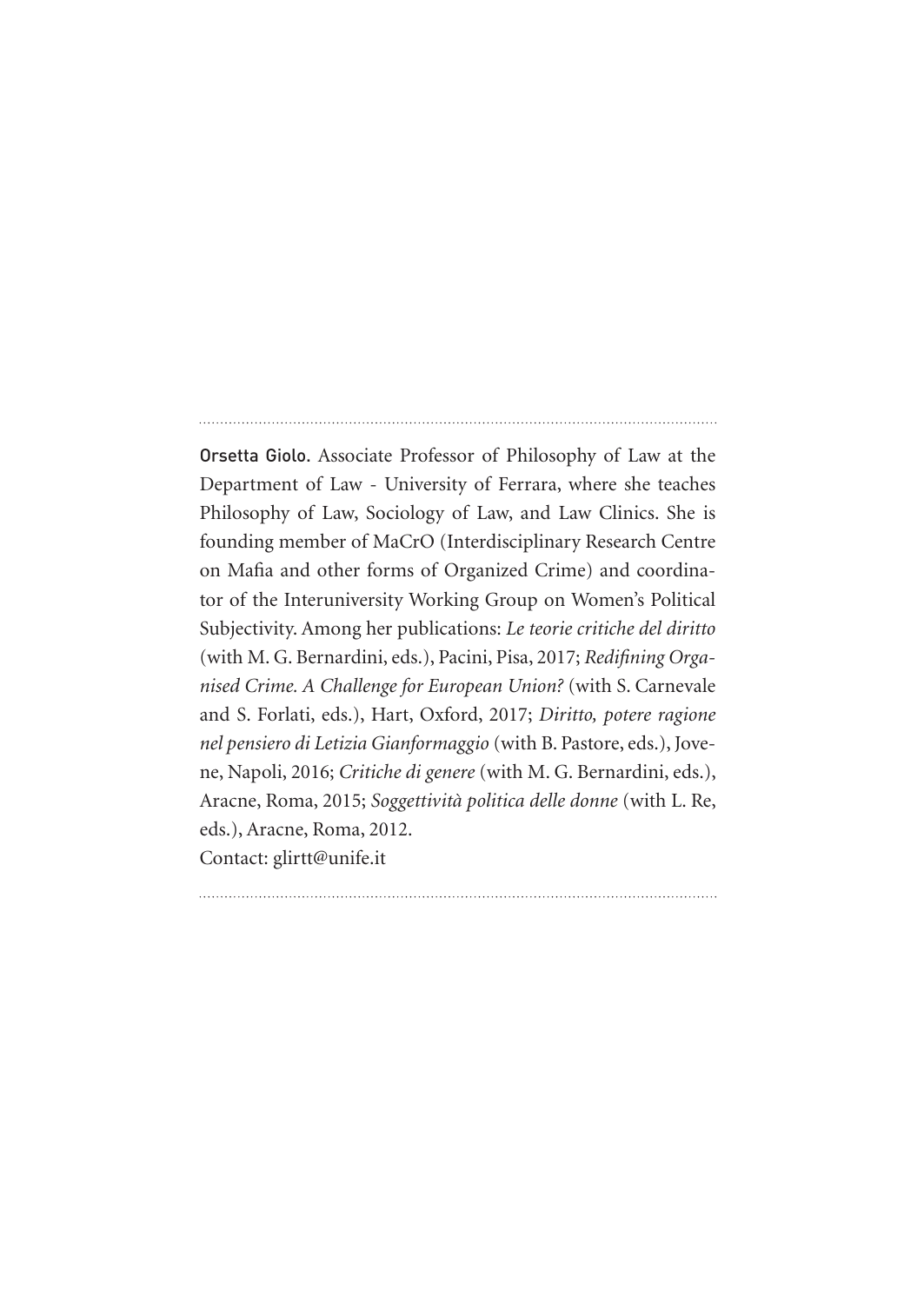# **WOMEN'S NEW SERVITUDES IN THE AGE OF FREEDOM OF CHOICE**

Orsetta Giolo

Università degli Studi di Ferrara

DOI: 1017450/170209

Reception date  $2<sup>nd</sup>$  August 2017; acceptance date  $22<sup>th</sup>$  August 2017. This article is the result of research activities held at Dipartimento di Diritto - Università di Ferrara.

## **Abstract**

The neoliberal order is imposing epochal transformations on the conceptions of subjectivity and legal and political institutions. Moreover, it is severely undermining the relevance of several principles that are fundamental for law in general and for women's rights in particular. Indeed, the neoliberal ideology seems to redefine the principle of freedom, reducing it to mere freedom of choice, and to dismantle the principle of equality in favour of a return to the regime of inequality (legal, political and economic). In this essay, I propose reopening the discussion on women's freedom and its genealogy in order to understand the thread of continuity that still keeps women mostly in a condition of servitude, which is seemingly being reinforced in the context of neoliberalism.

## **Keywords**

Women's freedom, emancipation, rights, servitude, neoliberalism, freedom of choice.

## **Resumen**

El orden neoliberal está imponiendo grandes transformaciones en las concepciones de subjetividad y en las instituciones legales y políticas. Sobre todo, está socavando la importancia de varios principios que son fundamentales para el derecho en general y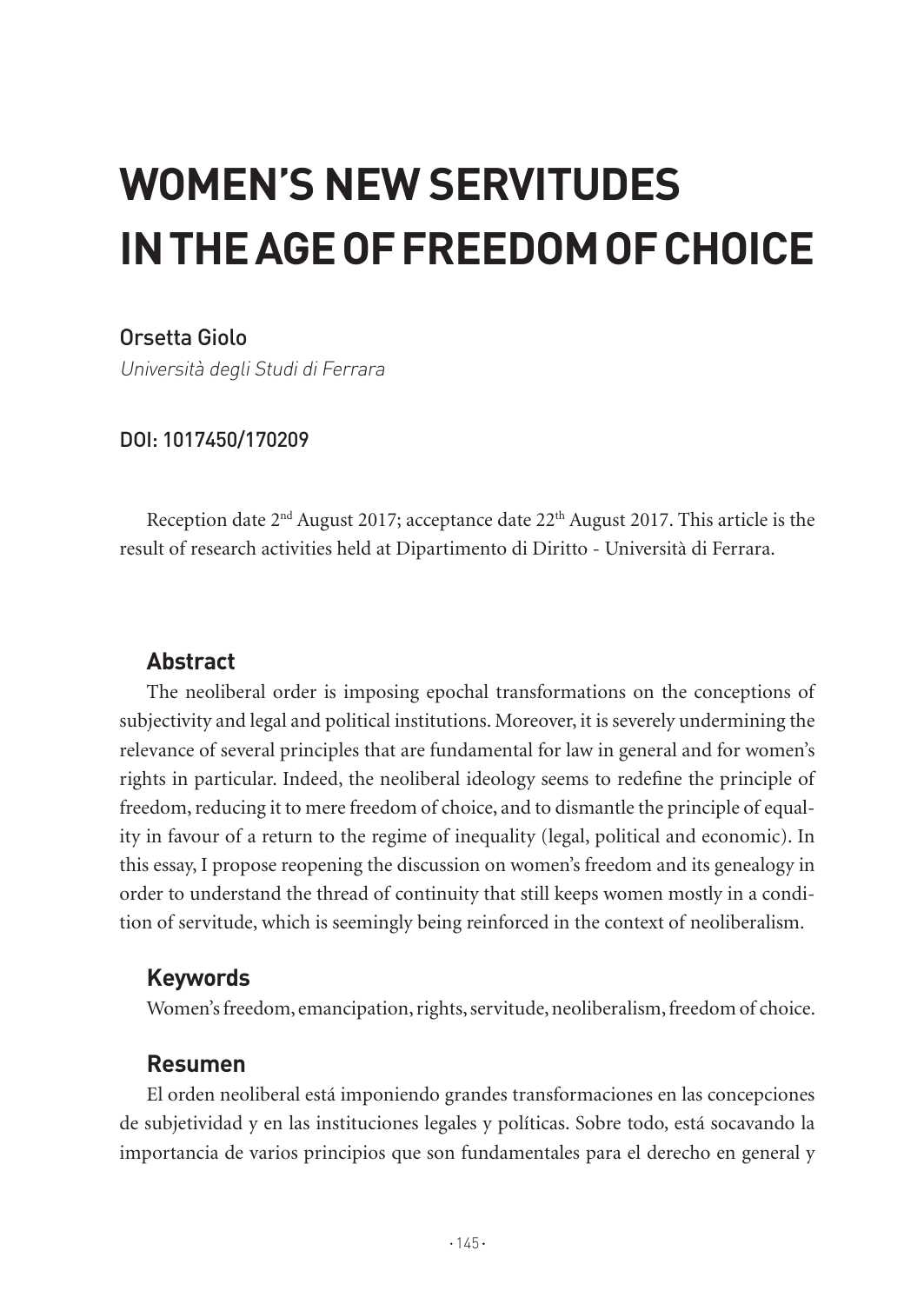para los derechos de las mujeres en particular. En efecto, la ideología neoliberal parece redefinir el principio de libertad, reduciéndolo a una simple libertad de elección y desmantelando el principio de igualdad a favor de un regreso a un régimen de desigualdad (legal, política y económica). En este ensayo, propongo reabrir la discusión sobre la libertad de las mujeres y su genealogía para comprender el hilo de continuidad que aún mantiene a las mujeres en una condición de servidumbre, lo que aparentemente se refuerza en el contexto del neoliberalismo.

#### **Palabras clave**

Libertad de las mujeres, emancipación, derechos, servidumbre, neoliberalismo, libertad de elección.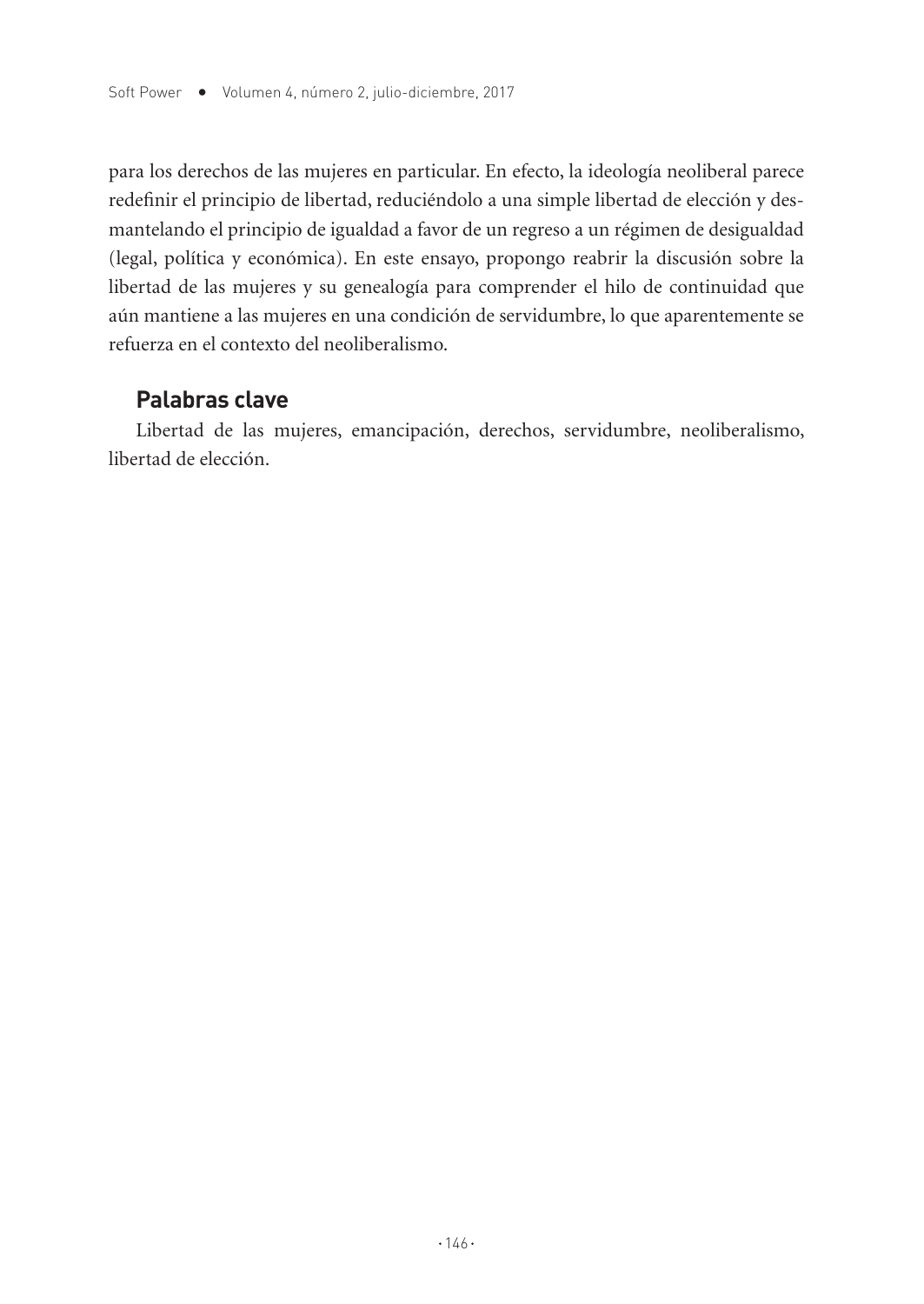### **1. The origins of women's legal and political freedom1**

The affirmation of rights in the Declarations of 1776 and 1789 brought to the fore two major issues, which fuelled and animated public and legal debate in the subsequent years and in turn soon gave rise to two very important demands ones that were fundamental for the construction of the political communities and societies to come: the abolition of slavery $^2$  and the end of women's servitude. $^3$  In both cases, the central focus obviously lay on the attribution (to slaves and women) of fundamental rights, starting from rights to freedom.

There are numerous records attesting to the fact that such moral, political, ideological, and theoretical battles were often conducted simultaneously by people who were engaged on both fronts: those who declared to be in favour of one often supported the other and vice versa. Among the pioneers of women's rights, we need only think of Olympe de Gouges<sup>4</sup>, the Grimké sisters<sup>5</sup>, the feminists of Seneca Falls<sup>6</sup>, Emmeline Pankhurst<sup>7</sup>, and so on.

The interplay between the two debates and the two battles necessarily originated from the notions expressed, precisely, in the Declarations of Rights, whereby the principle of *equality* among human beings was affirmed for the first time in history, drawing

<sup>1.</sup> A previous (and partial) version of this essay was published in: O. Giolo, "Sulla libertà delle donne", in *La società degli individui*, 58, 2017, pp. 11-21. The quoted passages from Italian texts have been translated into English by the author.

<sup>2.</sup> On the slavery and the birth of the abolitionist movement, see: M. Sinha, *The Slave's Cause: A History of Abolition*, Yale University Press, New Haven, 2016; S. Drescher, *Abolition: A History of Slavery and Antislavery*, Cambridge University Press, Cambridge, 2009; T. McNeese, *The Abolitionist Movement: Ending Slavery*, Chelsea House Pub, New York, 2007. See also the recent publication: Th. Casadei, *Il rovescio dei diritti umani. Razza, discriminazione, schiavitù*, Derive Approdi, Roma, 2016, p. 73.

<sup>3.</sup> On the emergence of the debate on women's rights, see generally: E. Flexner, E. Fitzpatrick, *Century of Struggle: The Woman's Rights Movement in the United States,* Belknap Press, Cambridge, 1996; K. Kish Sklar, *Women's Rights Emerges within the Anti-Slavery Movement, 1830-1870: A Brief History with Documents*, Bedford/St. Martin's, 2000; L. J. Rupp, *Worlds of Women: The Making of an International Women's Movement*, Princeton University Press, Princeton, 1997. See also: A. Facchi, *Breve storia dei diritti umani. Dai diritti dell'uomo ai diritti delle donne*, Il Mulino, Bologna, 2013, p. 62.

<sup>4.</sup> Author of the play *Zamore and Mirza*. See also: O. De Gouges, *L'esclavage des Noirs ou l'heureux naufrage (1792)*, L'Harmattan, Paris, 2014.

<sup>5.</sup> Regarding their contribution see in particular: S. Grimkè, A. Grimkè, *On Slavery and Abolitionism: Essays and Letters*, Penguin Classics, New York, 2015.

<sup>6.</sup> See, for example, the biography of Lucretia Mott, who, like the other women who promoted the Seneca Falls Convention, was very active in the abolitionist movement. In this regard, see the well-known book: S. G. McMillen, *Seneca Falls and the Origins of the Women's Rights Moveme*nts, Oxford University Press, New York, 2008.

<sup>7.</sup> What Emmeline Pankhurst wrote about her childhood and the abolitionist activism of her parents, who also supported the recognition of women's rights, is highly interesting: "Young as I was—I could not have been older than five years—I knew perfectly well the meaning of the words slavery and emancipation. From infancy I had been accustomed to hear pro and con discussions of slavery and the American Civil War. […] Most of those who formed the circle of our family friends were opposed to slavery, and my father, Robert Goulden, was always a most ardent abolitionist" (E. Pankhurst, *My Own History,* Eveleigh Nash, London, 1914, p. 9).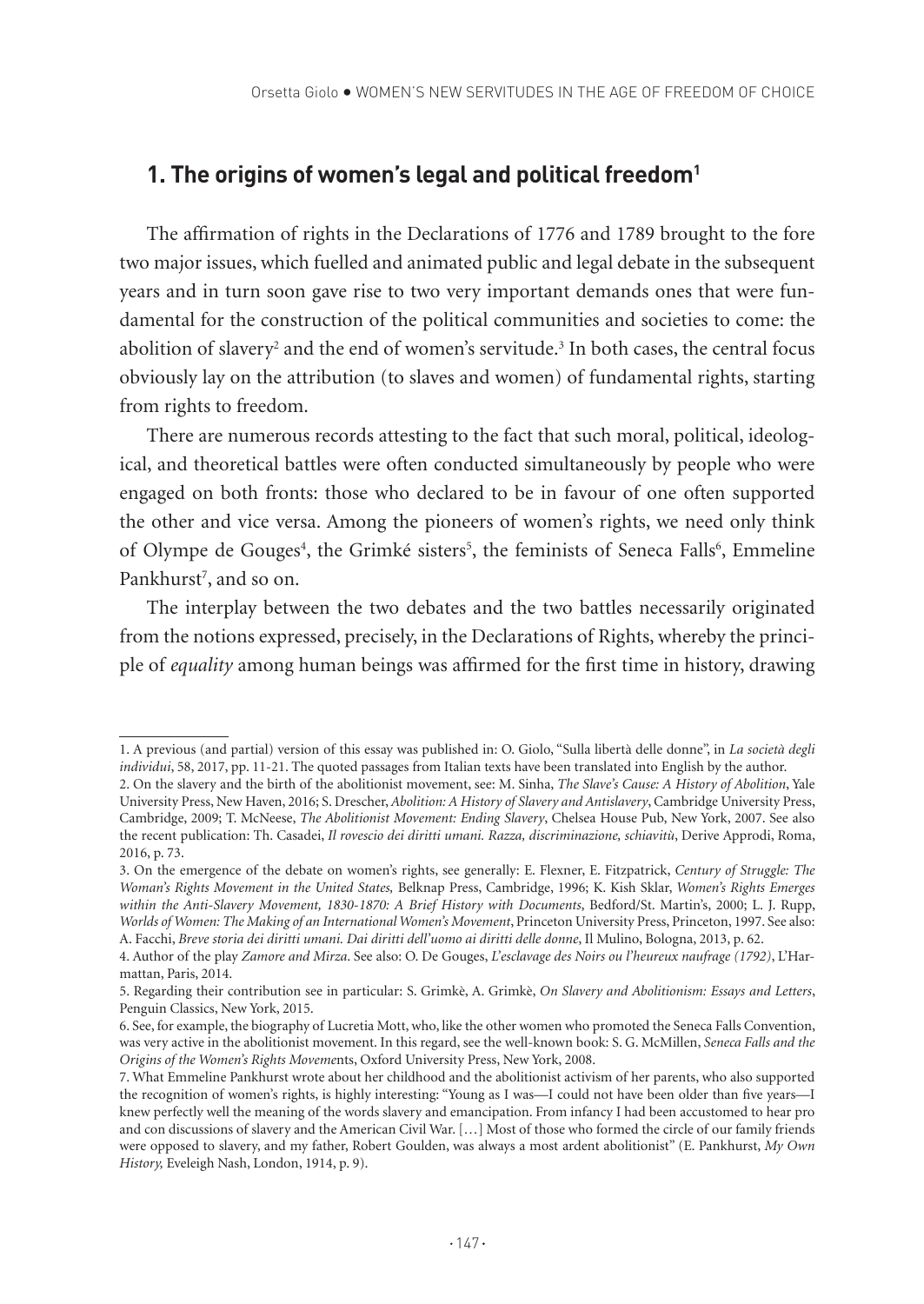attention to the conspicuous fact that there were, at that time, two large categories of people denied rights: slaves and women<sup>8</sup>.

Vis-à-vis both of these "classes" of subjects, therefore, the demands put forward regarded first of all the recognition of *freedom*<sup>9</sup> , the latter being understood as a condition, a *status<sup>10</sup>* to be attributed to all persons, not only some of them, precisely by virtue of the principle of equality.

In the following centuries as well, the recognition of *rights to freedom* was an essential step toward achieving *emancipation* both for slaves and for women.

In this regard, it is worth highlighting the fact that the term *emancipation* was used in abolitionist and feminist literature in reference to an initial condition "shared" by slaves and women: a condition of subjection (individual) and oppression (collective) under male proprietary domination<sup>11</sup>. However, as categories of subjection/oppression, slavery regarded men and women indistinctly, whereas that of women obviously regarded exclusively persons of the female sex. This difference would prove to be fundamental and lead to very different outcomes for the two "original" demands for freedom: conceived together, but quickly "separated at birth" because of "gender issues".

#### **2. Freedom and emancipation: two destinies for two genders**

The developments that took place in relation to the demands for the abolition of slavery are well-known.12 In a short time, numerous states adopted *ad hoc* laws, which

10. M. Barberis, *Libertà*, p. 22.

<sup>8.</sup> On the affirmation of the principles of freedom and equality in the Declarations of the late eighteenth century, see generally: N. Bobbio, *L'età dei diritti*, Einaudi, Torino, 1990, p. 89. Obviously, it was not only these two "classes" of people (slaves and women) who were actually excluded from rights: in the following centuries, thanks to the reflections promoted by critical legal and political theories, it became evident that the law operated in a discriminatory manner against any people who did not fit the "model" of a political and legal actor (Christian, heterosexual, able-bodied, wealthy, white, settled) implicitly assumed in the declarations of rights. On this point, I refer the reader to: M. G. Bernardini, O. Giolo, "Il parametro mobile. Note sul rapporto tra eguaglianza e differenza", in *Filosofia politica*, 3, Il Mulino, Bologna, 2014, pp. 505-522.

<sup>9.</sup>There is obviously an infinity of literature on the subject of "freedom". In this essay the word "freedom" is used in its "original" sense, or, as noted by Mauro Barberis: "the original and archetypal meaning of freedom –the one to which, through causal links […] all the others are connected– it is thus freedom as a status" (M. Barberis, *Libertà*, Il Mulino, Bologna, 1999, p. 22). See also: E. Diciotti, "Limiti ragionevoli delle libertà: un quadro concettuale", in *Ragion Pratica*, 20, June 2003, pp. 111-148. It is useful to note what Barberis highlights in regard to the fact that "the opposition between freedom and slavery, which originated in a domestic realm, was subsequently transferred into the political one" (ibid., p. 41): a similar dynamic also characterises the history of discrimination against women, so much so that the feminist critique is well-known to recognise the domestic space as the original place of oppression.

<sup>11.</sup> D. Losurdo, *La lotta di classe. Una storia politica e filosofica*, Laterza, Rome-Bari, 2013, p. 19. See also what Carole Pateman argues in her *The Sexual Contract*, Stanford University Press, Stanford, 1998.

<sup>12.</sup> In this case as well there is a large abundance of Italian and international literature. By way of example, for an overview of this subject, see: G. Heuman, T. Burnand (eds.), *The Routledge History of Slavery*, Routledge, London-New York, 2012; M.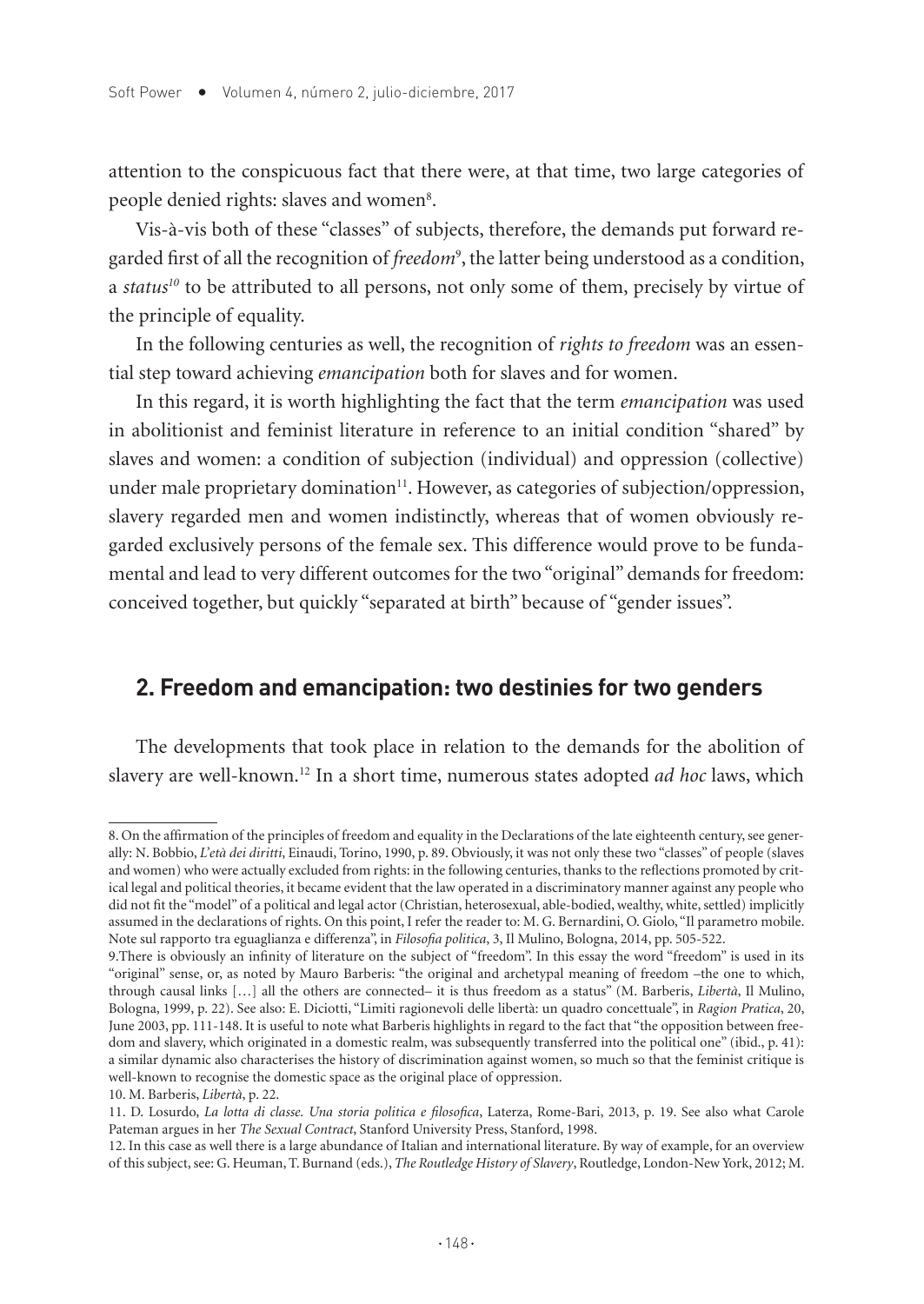banned the slavery and, alongside the legal recognition of this prohibition, a highly important cultural change imposed itself, which transformed the very issue of slavery into a legal, ethical and political taboo.

In fact, although many segregationist practices endured for a long time –and continued to be authorised and legitimised, not only vis-à-vis blacks but also Jews, Roma, disabled persons, homosexuals and so forth–, slavery was increasingly viewed as the ultimate limit on individual (legal) freedom. Moreover, as is well-known, the absolute prohibition of slavery also implied the denial of the possibility of self-enslavement: so much so that, with respect to the possibility of choosing to become slaves, although the radical liberal anti-paternalistic current has cyclically resurrected the issue $13$ , in no country has the ban against slavery ever been called into question. On the contrary, in recent decades attention has rightly been focused on "new slavery"14, resulting from mostly economic transformations that have impacted vast areas of the world.

As a consequence, once an end was brought to slavery, the subjective legal scope of "power",<sup>15</sup> understood as "domination",<sup>16</sup> was generally also greatly reduced: today it can be exercised up to that unbreachable limit beyond which one person would have another at his full *disposal*17. Similarly, the individual condition of "liability"18 today

Fioravanti, "Il lato oscuro del moderno. Diritti dell'uomo, schiavitù ed emancipazione tra storia e storiografia", in *Quaderni fiorentini per la storia del pensiero giuridico moderno*, 42, 2013, pp. 9-41; see also T. Casadei, S. Mattarelli (eds.), *Il senso della Repubblica. Schiavitù*, Franco Angeli, Milano, 2009.

<sup>13.</sup> For an overview of paternalism and anti-paternalism in the Italian debate, I refer the reader to E. Diciotti, "Preferenze, autonomia e paternalismo", in *Ragion Pratica*, 24, June 2005, pp. 99-118; and G. Maniaci, "Proibizionismo e antipaternalismo giuridico", in *Ragion pratica*, 1, 2014, pp. 205-232.

<sup>14.</sup> Concerning the so-called "new slavery", I refer the reader to the fundamental text by K. Bales, *Disposable People: New Slavery in the Global Economy*, University of California, CA, 2012. As regards the Italian debate in particular: E. Santoro,"La regolamentazione dell'immigrazione come questione sociale: dalla cittadinanza inclusiva al neoschiavismo", in E. Santoro, *Diritto come questione sociale*, Giappichelli, Torino, 2010; B. Casalini, "Migrazioni femminili, controllo dei confini e nuove schiavitù", in *Ragion pratica*, 35, December 2010, pp. 455-468; Th. Casadei, "La schiavitù dei contemporanei", in *Ragion pratica*, 2, 2010, pp. 333-344.

<sup>15.</sup> Drawing on the "legal conceptions" of Wesley Hohfeld, we could, in fact qualify, the legal position of a subject who made slaves of others as "power". Indeed, Hohfeld himself argued that "power" should be understood as the capacity to interfere in the legal sphere of others, that is, to dispose of others: this is exactly what happened in the master-slave relationship, as the latter was at the full legal disposal of the former. See W. N. Hohfeld, *Fundamental Legal Conceptions as Applied in Judicial Reasoning* (1917), Ashgate, Dartnouth, 2001, p. 12.

<sup>16.</sup> Legal language and legal theory do not yet seem to have grasped what was suggested in the realm of political philosophy, in different periods, by Max Weber and Hannah Arendt on the distinction between *power* and *domination*, with reference in particular to subjective conditions. See: M. Weber, *Gesamtausgabe*, Mohr Siebeck, Heidelberg, 1989 and H. Arendt, *On Violence,* Harcourt, New York, 1970, p. 39.

<sup>17.</sup> It may be useful to consider, by way of example, the international legal definition of slavery adopted in 1926 by the League of Nations, according to which slavery is "the status or condition of a person over whom any or all of the powers attaching to the right of ownership are exercised"; on this point see: Th. Casadei, "Bioetica, diritto, politica: corpo e forme della schiavitù", in Th. Casadei, S. Mattarelli (eds.) *Il senso della Repubblica. Schiavitù*, pp. 67-89, on p. 74.

<sup>18.</sup> The qualification of the condition of a person reduced to slavery refers to the situation corresponding to power, or "liability", which seems to express the actual condition of a slave better than other "negative" subjective positions ("no-right"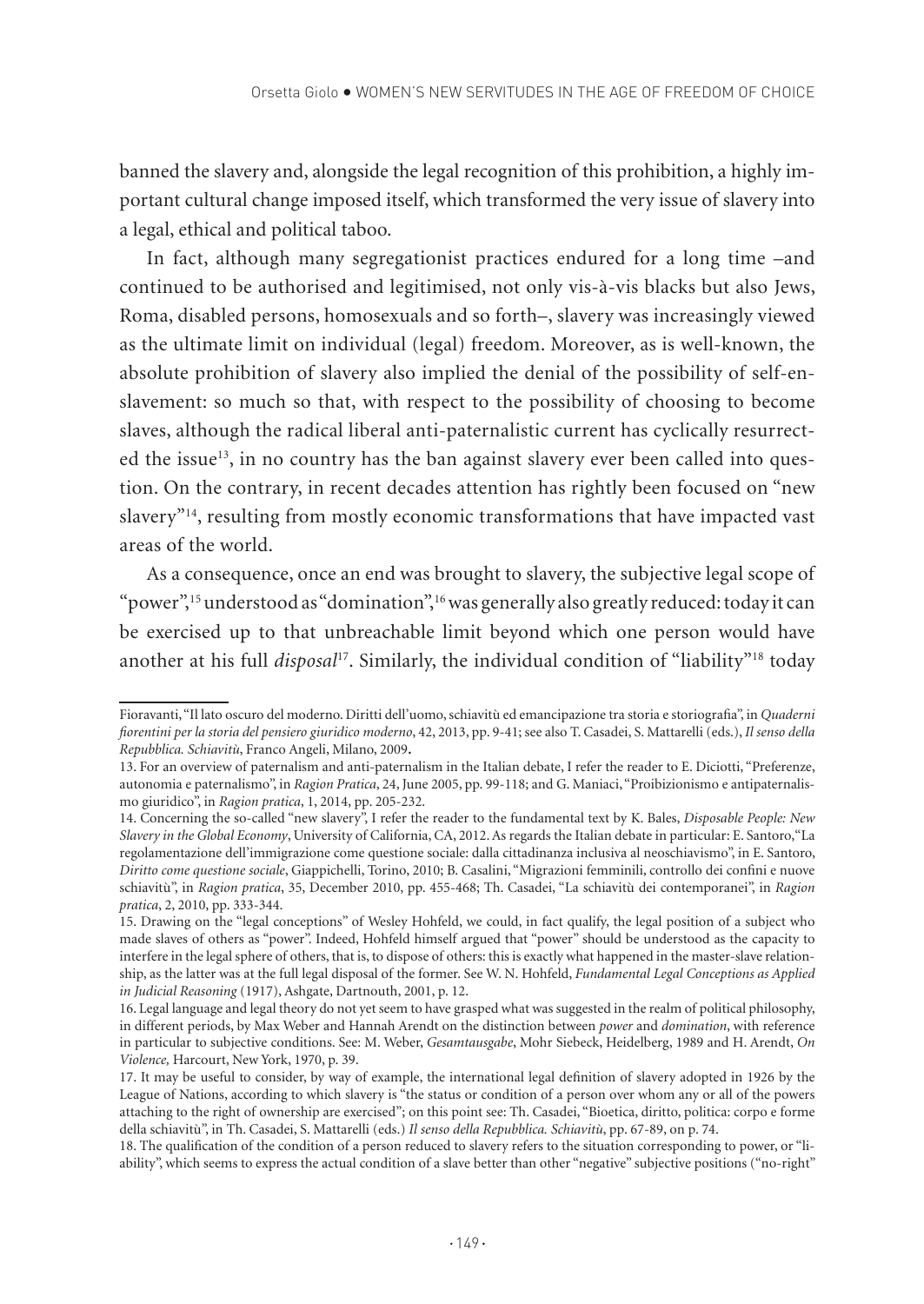encounters the same limit, beyond which it would be tantamount, precisely, to mere slavery.

The demands for women's rights, by contrast, as well as the emancipation of women from the condition of servitude –this, too, is a well-known story– led to developments that were completely different from those leading to the abolition of slavery.

Firstly, it is interesting to note the widespread use in the literature –from the very beginning– of the term "servitude" with reference to women's condition<sup>19</sup>. The adoption of this term made it possible to indicate the subjection of all women, without any distinction between those who were formally in a condition of "slavery" or of "freedom", thus underscoring the fact that, irrespective of whether they were in situation or the other, women were in any case in a state of "servitude". For women who were formally free, therefore, the term "freedom" took on a profoundly different meaning compared to when the same word was used in reference to a male individual. In actual fact, "free women" did not exist at the end of the 18th century: they were all in a condition of "servitude". For this reason, in the past, for all women, there had actually been an overlap between the condition of slavery and that of servitude, which, if one analysed the facts and the legal aspects, could be differentiated only on the basis of some "nuances" (varying over time and in manner and place) mainly related to the methods used to keep women who were not slaves in a condition of servitude<sup>20</sup>. Significant in this regard is the argument of John Stuart Mill, according to whom the main difference between the rule of men over women and the rule over slaves (and thus women slaves) was that it was accepted "voluntarily"<sup>21</sup>. According to Mill, in fact, male dominance was not founded exclusively on force, but rather on consent: "Men do not want solely the obedience of

and "duty"). On "liability", again see: W. N. Hohfeld, *Fundamental Legal Conceptions as Applied in Judicial reasoning*, pp. 12. 19.The concepts of "servitude" and "slavery" are moreover "semantically contiguous": "the translatability of the terms servitude and slavery is widely attested, both from a legal standpoint, where the boundaries between the two concepts have often been blurred, and in the tradition of political thought […] The semantic contiguity between servitude and slavery is more relevant when the terms are used for analytical and descriptive purposes. In this case, as soon as we go beyond the narrow sense in which it designates the feudal system of serfdom, servitude generally means a particular condition of dependency: particular in that it is absolute, and absolute since it is such as to infringe on the autonomy of a person or a community at a profound level. It is at this level that servitude (*servitude*) and slavery (*esclavage*) can be taken as synonyms" (G. Paoletti, "Servi volontari o schiavi contenti? Il problema della servitù volontaria da la Boétie a Berlin", in *Ragion pratica*, 35, December 2010, pp. 393-408, on pp. 395-398).

<sup>20.</sup>If, indeed, "self-ownership" can be considered a useful criterion for distinguishing between servitude and slavery (in that it generally exists in the former and is always absent in the latter), in actual fact this distinguishing criterion does not seem to work when we are referring, precisely, to the condition of women: after slavery was abolished, and thus (all) women became owners of themselves, they nonetheless remained "at the disposal" of those who continued to "possess" them (a term also used with a sexual connotation, with the aim of affirming the possession of the female body) by virtue of being a male individual (father, brother, husband, son, and so on).

<sup>21.</sup> J. S. Mill, "The Subjection of Women (1869)", vol. XXI, in J. S. Mill, *Collected Works of John Stuart Mills*, Routledge and Kegan Paul, London, 1963-1991, III ed., pp. 256-340.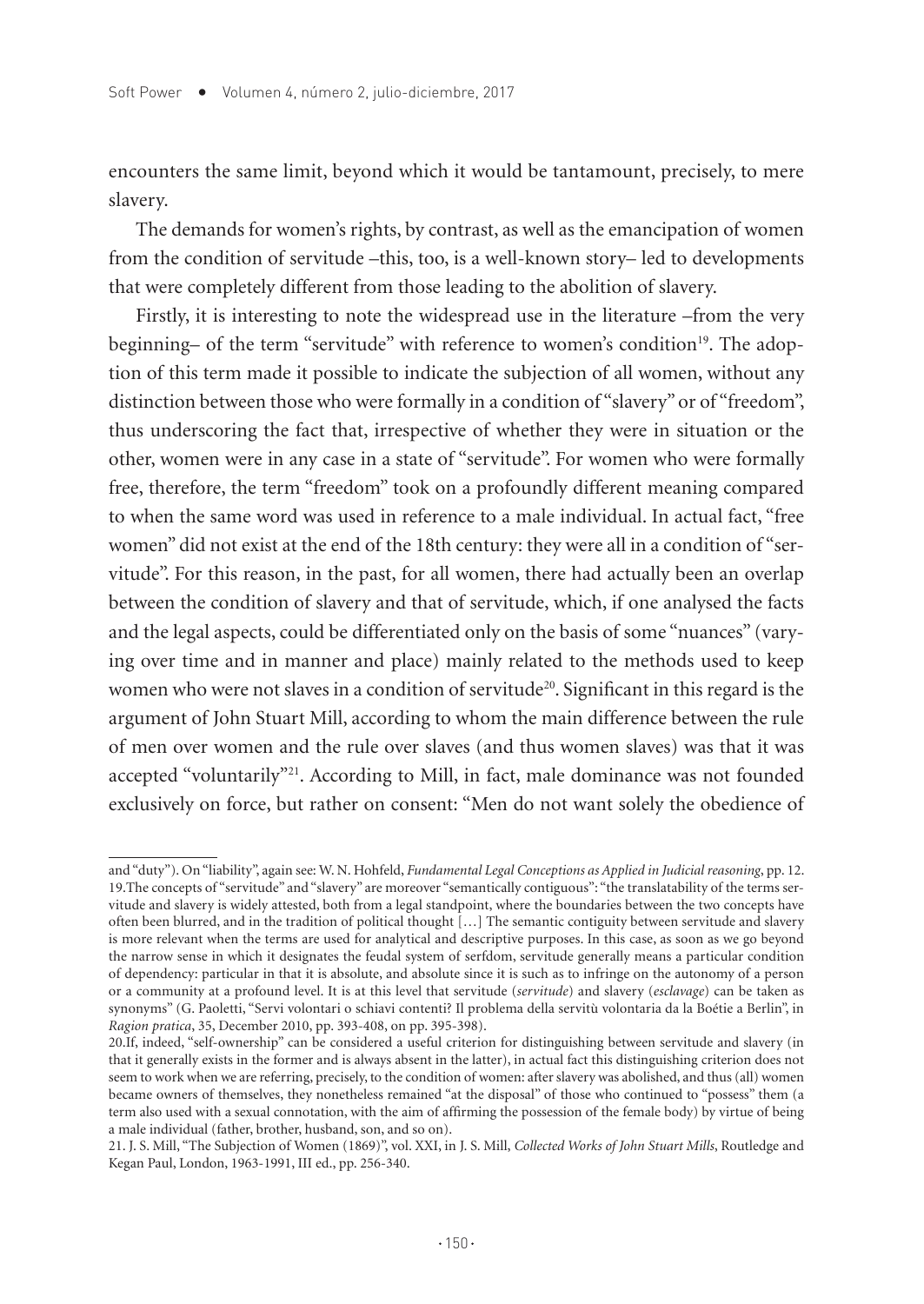women, they want their sentiments. All men, except the most brutish, desire to have, in the woman most nearly connected with them, not a forced slave but a willing one, not a slave merely, but a favourite".<sup>22</sup>

Secondly, the calls for women's rights obtained no results for over a century: indeed, it was not until long after the abolition of slavery that women were granted recognition of a fundamental right, the right to vote, between the end of the nineteenth century and the early years of the twentieth century<sup>23</sup>. And with respect to women's access to rights, real progress was only achieved in the middle of the twentieth century, thanks to all the legal reforms promoted and then adopted in different countries at different times<sup>24</sup>.

The result of this different "timing" in the fulfillment of demands was that although all men and women were freed from slavery, in reality all women long remained in a condition of "servitude/slavery", being "originally" deprived of fundamental rights and freedoms.

We could thus go so far as to argue that the abolition of slavery did not regard all people at all, but only human beings of the male sex<sup>25</sup>, while women were long kept in a legal condition that was not openly qualified as slavery, but in actual fact fell within the definition of slavery: not only because of the total absence of freedom and thus of rights, but also and above all in light of the "subjection" that had long characterised their legal condition, with the consequent typical subjection of the female body as an *object* at the *disposal* of male individuals<sup>26</sup>.

<sup>22.</sup> J. S. Mill, "The Subjection of Women (1869)", pp. 89-90. Mill continues by affirming that: "The masters of all other slaves rely, for maintaining obedience, on fear; either fear of themselves, or religious fears. The masters of women wanted more than simple obedience, and they turned the whole force of education to effect their purpose. All women are brought up from the very earliest years in the belief that their ideal of character is the very opposite to that of men; not self will, and government by self-control, but submission, and yielding to the control of other" (Mill, ibid., p. 271). Compare what Antonella Besussi has written in regard to the particular nature of "patriarchal domination", which consists in "sentimentalising the obedience of women, effectively confusing the coercive aspect and the consensual aspect of their subordination, in order to arrive at what we might call *voluntary slavery*" (A. Besussi, "La libertà di andarsene. Autonomia delle donne e patriarcato", in *Ragion pratica*, 23, December 2004, p. 436).

<sup>23.</sup> As we all know, women were granted the right to vote in different periods: in some countries women were first able to exercise voting rights between the end of the 19th century and the beginning of the 20th century (respectively in New Zealand, in England and Denmark) while in others women's suffrage was introduced after World War II (for example in Italy) or even as late as the 1970s (like in Switzerland); in some countries, still today women either cannot vote or only vote at the local level (we need only consider the case of Saudi Arabia).

<sup>24.</sup> In fact, in many countries it was not until the second half of the 20th century that legal systems underwent major reform in order to implement the principle of equality between the sexes: on this point, I refer the reader once again to A. Facchi, *Breve storia dei diritti umani. Dai diritti dell'uomo ai diritti delle donne*, p. 133.

<sup>25.</sup> As Carla Lonzi has written: "We asked for equality in the 18th century and Olympe de Gouges was guillotined for her *Declaration of the Rights of Women*. Women's demand for equality with men in respect of rights historically coincides with the affirmation of the equality among men" (C. Lonzi, *Sputiamo su Hegel*, et al., Milano, 2010, p.13).

<sup>26.</sup> See, for example, what was highlighted by Maria Virgilio in her essay dedicated to analysing the female figure in the Rocco Code, the Italian Criminal Code: a woman was/is represented as an "object" at her husband's disposal and a person subject to the authority of others (see: M. Virgilio, "La donna nel Codice Rocco", in T. Pitch, *Diritto e rovescio. Studi sulle donne e il controllo sociale*, ESI, Napoli, 1987, pp. 39-75, p. 45).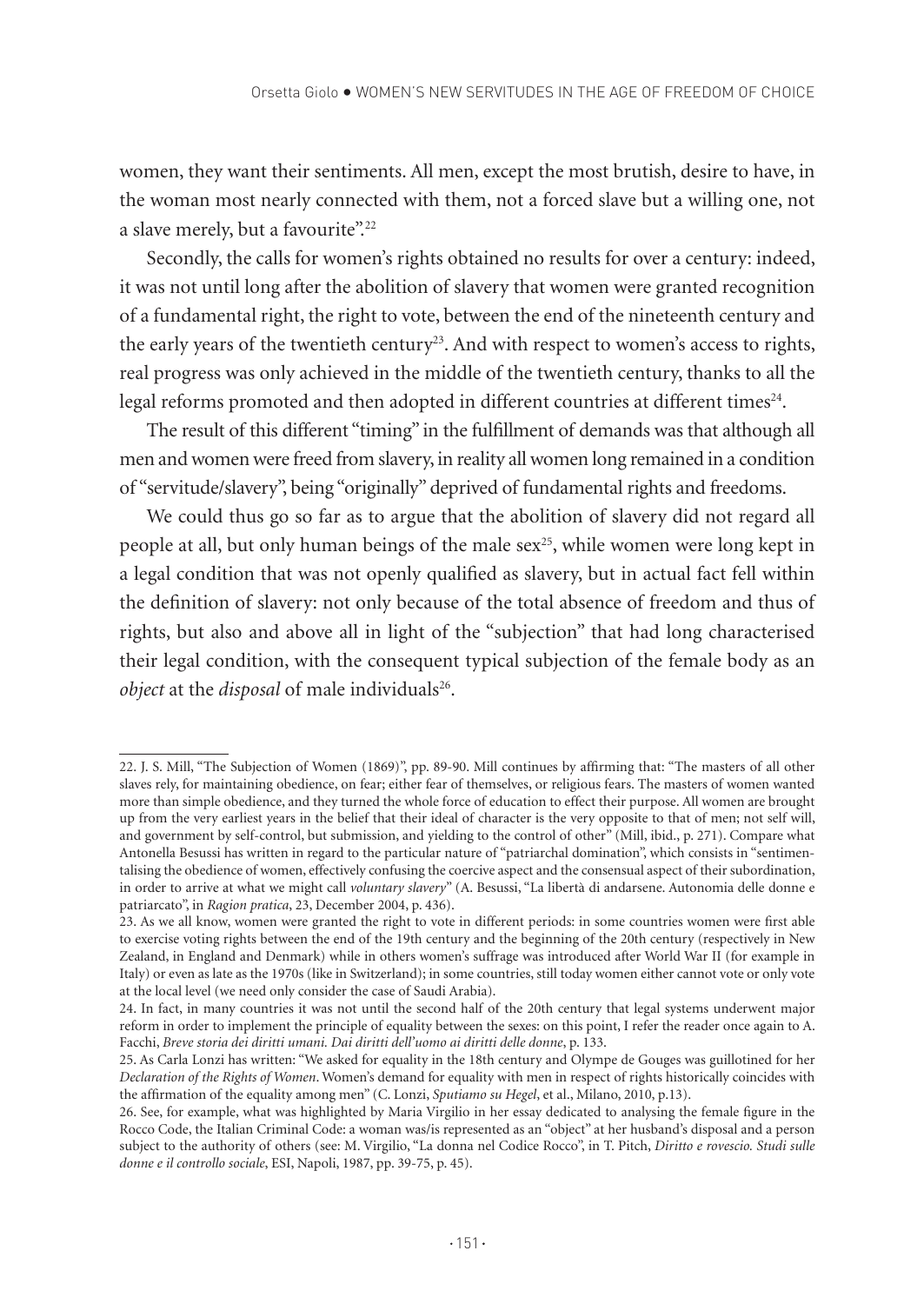An immediate objection to this brief reconstruction could be that in actual fact it was not only women who remained in a condition of legal and political subjection after the abolition of slavery: Afro-Americans, Jews, homosexuals, and the disabled are only some of the classes of individuals who continue to experience a limitation of rights. However, it can be easily noted that, unlike these other categories of people, or rather, cutting across these categories, for a long time after slavery was abolished women remained in a condition not of limitation, but rather one marked by a total absence of fundamental rights and freedoms. Therefore, notwithstanding the persistence of some major, dramatic segregationist and discriminatory practices, the abolition of slavery seems to have originally benefited *all* men, without including women.

And still today, this original defect of the abolition of slavery seems to represent a sort of "original sin" in the present ethical, political and legal frameworks, since they have been shown incapable of fully recognising women's freedom, and thus of attributing full legal and political subjectivity to women, as well as eliminating every discrimination that reiterates, now like then, the "subjection" of women and their bodies to the power of others (men).

## **3. The (very slow) emancipation: (sexist) slavery-like practices and (neo-) liberal rhetoric**

Women's liberation from the condition of slavery was thus slow and progressive, not only in factual terms but also on a purely political-philosophical and legal-theoretical level, because the legal and political subjectivity of women took shape and gained substance slowly and progressively.

For this reason, numerous questions can inevitably still be raised today: so when were women actually *freed* from slavery? Or rather: have women really been emancipated from the condition of servitude? That is, are women *free*?

The question posed by Catharine Mackinnon ("are women human?"27) finds echoes in other similar questions and the assonance hardly seems unreasonable, given that slavery itself received ethical and political legitimisation precisely in the affirmed existence of different hierarchies of human beings<sup>28</sup>. In the present context, therefore, the most

<sup>27.</sup> C. MacKinnon, *Are Women Human? And Other International Dialogues*, Harvard University Press, Boston, 2006. See also the collection of essays by C. A. MacKinnon edited by A. Besussi and A. Facchi: *Le donne sono umane?*, Laterza, Roma-Bari, 2012.

<sup>28. &</sup>quot;It is possible to affirm, therefore, that slavery can be identified in every case in which there is an attempt to convert the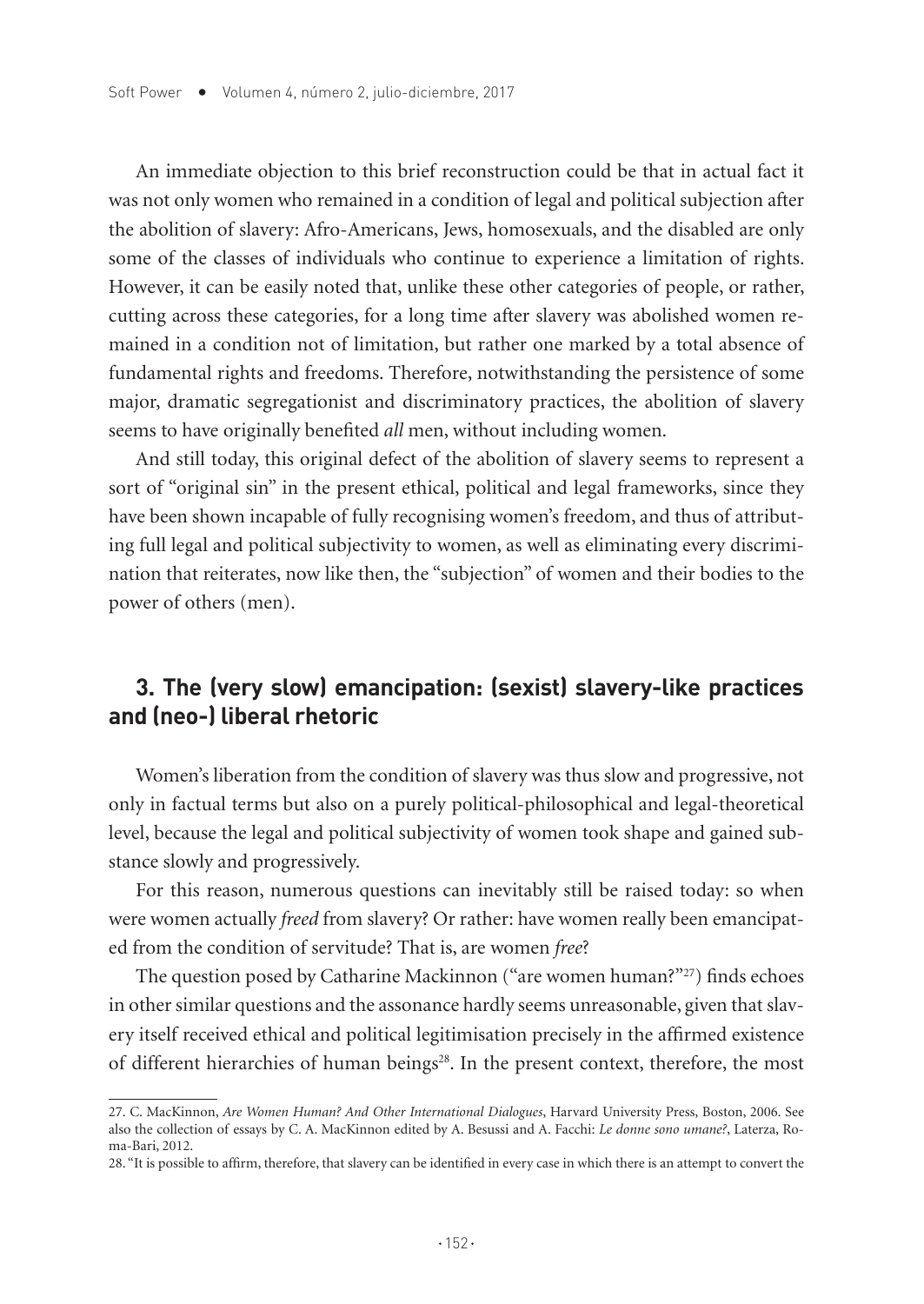relevant question seems to regard the analysis of the current essence of women's freedom in view of their acquisition of fundamental rights, the aim being to understand the reasons for the persistence, whether latent or manifest, of practices and realms (above all political and legal) which maintain or reaffirm men's power of disposal of women and their bodies.

Are there in fact practices and institutions still in place today which reflect that original power of disposal? Do rules, legal arrangements and practices deriving from the former condition of servitude still exist?

Such questions appear even more significant if we consider that the abolition of slavery resulted in the illegitimacy of slavery-like practices and a constant attention to the re-emergence of forms and methods of para-slavery or neo-slavery. Emblematic in this regard are the issues related to human trafficking, which in the literature and from a legal (legislative and jurisprudential) standpoint are easily linked to the problem of slavery and its continuous and possible new manifestations<sup>29</sup>.

However, the same has not happened in the case of women. The slavery-like practices typically conceived for women –practices of sexist origin, hence sexist practices– endured for a long time after the abolition of slavery: from brothels to forced marriages, to honour killings, to control over sexuality and so forth. Only in much more recent times, starting from the second half of the twentieth century in particular, and certainly not until after the acquisition of fundamental rights, such gendered practices have been progressively eliminated, thanks, inevitably, to the cultural change that the presence of women on the public scene has brought with it.

The abolition of many sexist norms and the banning of some sexist practices were thus obtained very slowly: indeed, an international convention condemning violence against women, which corresponds to the original and total (male) power of disposal of the body –life, integrity, and death– of women, was not adopted until 2011.<sup>30</sup>

This undeniable graduality and the abrupt reversals that women's rights continue to experience and confront can thus be viewed not as accidents, or temporary setbacks, but rather as clear signals of the precarious and partial nature of women's freedom still

domino theory into an 'ontology of dependency'; human beings are hierarchised by means of a rigidly binary scheme: there are the strong and the weak, the free or servants, the pure or impure, by *nature* or as a result of *naturalisation* processes" (Th. Casadei, *Il rovescio dei diritti umani*, p. 80). See also: P. G. Solinas, *La dipendenza. Antropologia delle relazioni di dominio*, Argo, Lecce, 2005.

<sup>29.</sup>There is ample literature on this subject, see: J. Allain, *Slavery in International law: of Human Exploitation and Trafficking*, Nijhoff, Leiden-Boston, 2013; S. Forlati, *La lotta alla tratta di esseri umani fra dimensione internazionale e ordinamento interno*, Jovene, Napoli, 2013; S. Scarpa, *Trafficking in Human Beings: Modern Slavery*, Oxford University Press, Oxford, 2007. 30. P. Parolari, "La violenza contro le donne come questione (trans)culturale. Osservazioni sulla Convenzione di Istanbul", in *Diritto e Questioni pubbliche*, 14, 2014, pp. 859-890.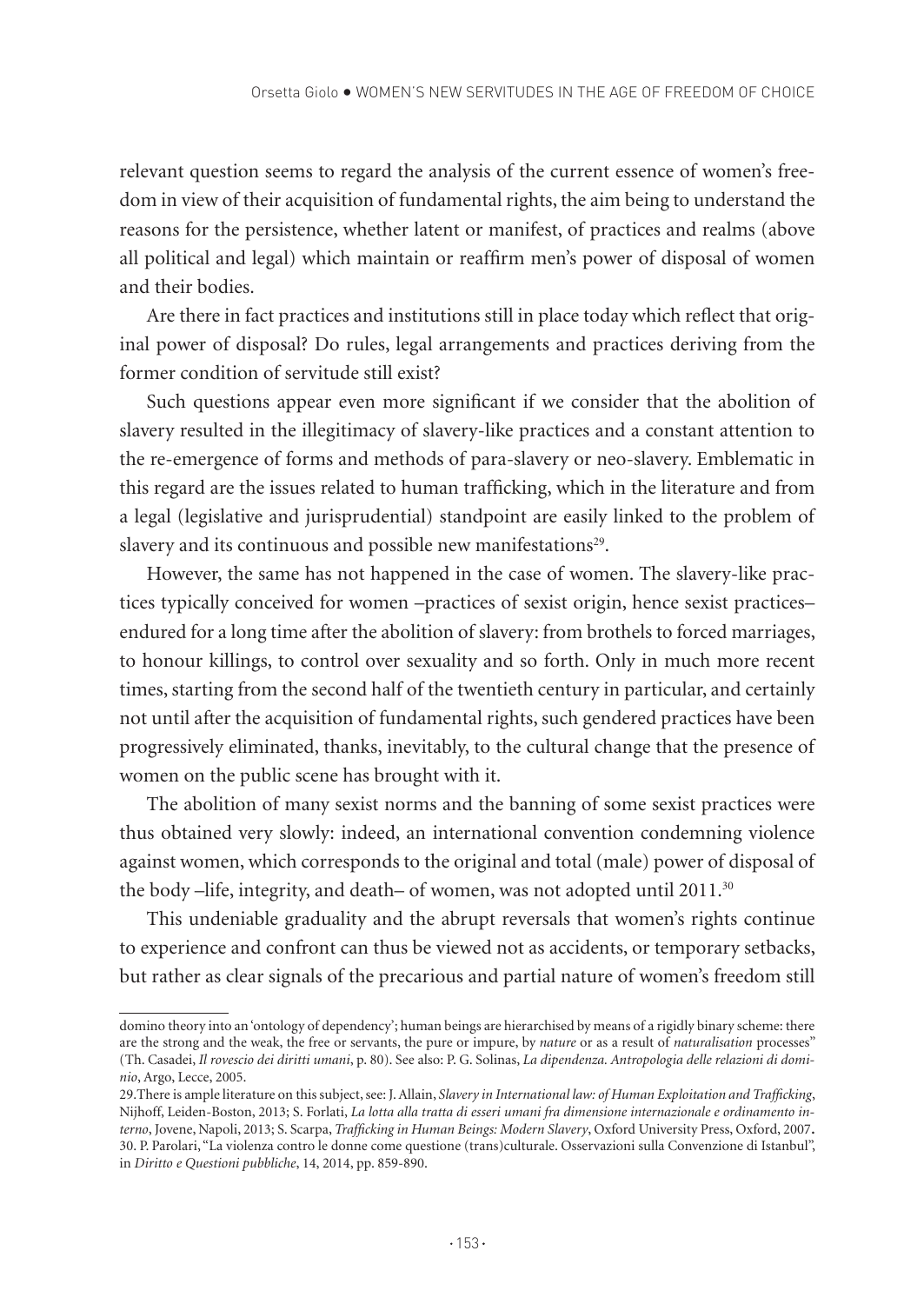today. In short, the delays and difficulties seem to represent the outcome or inevitable residual manifestations of the original status of servitude, today poorly identified or unrecognised.

Now, by placing the subject of women's freedom –as a *status* (and not *only* a list of rights)– back at the centre of legal and political reflection, we might more clearly perceive that the process of women's *emancipation* (from servitude, subjection, oppression) has not yet concluded. From this different perspective we could reflect in a new way about the many gendered slavery-like practices that continue to survive and maintain women in a latent, unrecognised, precisely, but constant condition of servitude/slavery.

We might also recognise the dual deception that presently underlies the persistence of such practices.

The first deception regards the fact that not all women today find themselves in a condition of servitude, but only those who live in a condition of subjection due to the sexist practices, sometimes legally sanctioned or tolerated, they are still victims of. In fact, thanks to the process (albeit partial) of emancipation that has taken place up to now, thanks to legal reforms and the recognition of rights, and women's entry into the political and job worlds, oppression is experienced by women in a highly differentiated manner. The diversification of existential experiences, which are presently much less "serial" than they used to be $31$ , is obviously the result of complex dynamics involving the cultural, religious, economic, and ideological variables –just to name a few– which characterise different social contexts. This distinction among the conditions experienced by women proves highly effective on a rhetorical and political level<sup>32</sup>, because it prevents many of them from recognising that they are not fully emancipated individuals and conveys the impression that, in actual fact, women are by now *all* free and emancipated.

The second deception concerns the usability of the typically liberal argument of "choice", which, as already highlighted, has become totally pointless in respect of slavery –given that today no one can choose to reduce himself or herself to such a condition– but is still very powerful when it comes to sexist practices, above all within the framework of the new neoliberal order, as I shall explain shortly<sup>33</sup>, so much so that it has given rise to a new approach toward women's rights, so-called *choice feminism34*. As is well-known,

<sup>31.</sup> On the heterodesignated seriality of women's lives, see, among others, D. Morondo Taramundi, "Emancipazione e libertà femminile nel tempo del post-femminismo", in O. Giolo, L. Re (eds.), *La soggettività politica delle donne. Proposte per un lessico critico*, Aracne, Roma, 2014.

<sup>32.</sup> On this point I refer the reader to: O. Giolo, "Il giusfemminismo e il dilemma del confronto tra le culture", in Th. Casadei, *Donne, diritto, diritti. Prospettive del giusfemminismo*, Giappichelli, Torino, 2015. 33. See below.

<sup>34.</sup> For an overview of the debate on this subject, see in particular B. Casalini, "Rappresentazioni della femminilità, post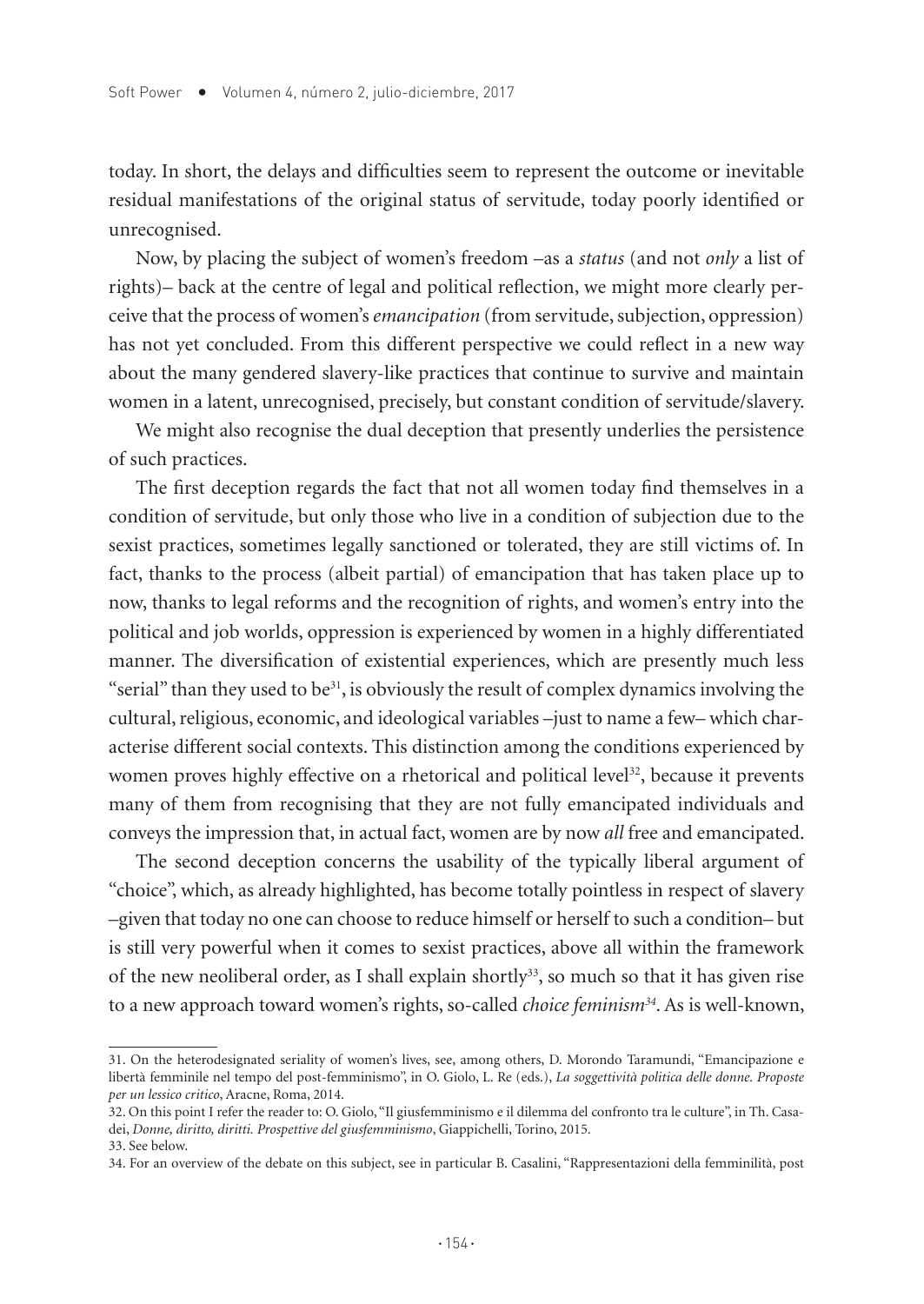according to this latter current every woman should be granted *freedom of choice* in deciding what is or is not legitimate for herself and her body, without any paternalistic interference on the part of the law and politicians<sup>35</sup>. From this perspective, therefore, the more we can choose freely, the freer we will be; and we can choose anything, even to subject ourselves to or engage in practices (originally) associated with slavery.

In my view, however, this reliance on the "choice" argument clearly attests to the existence of that "separation" which originally occurred between slaves' and women's demands for freedom. If indeed in the case of slavery it has become wholly useless and cannot justify voluntary self-enslavement, in the case of women it continues to allow sexist, slavery-like practices to be cyclically re-legitimised, thereby frustrating the demands for emancipation.

So it is that, on the one hand, slavery-like practices that were once systematically imposed on *all* women to keep them in servitude (such as, for example, control over sexuality and reproduction, domestic servitude and so on) end up not being perceived any longer as enslaving solely because now they affect only *some* women (but still many in actual fact<sup>36</sup>). On the other hand, the free choice rhetoric seems paradoxically to highlight the legal unsustainability of such practices precisely in light of the principles of freedom and equality: therefore, they end up being regarded as legitimate only when they are relegated to the "private" sphere of individual choices, tied to conceptions of well-being and pleasure, rather than justice<sup>37</sup>.

This also explains the daily qualification of many sexist practices as "moral issues"<sup>38</sup>, instead of what they really are: issues of freedom, equality and power, and thus tied not to a conception of what is good or ethical, but rather to *original distributions of the power to dispose of another's body,* resulting from an "original" condition of subjection imposed on women. Never thoroughly understood and still not entirely transcended.

femminismo e sessismo", in *Iride*, 62, Il Mulino, Bologna, 2011, pp. 43-60.

<sup>35.</sup> For a critical interpretation of so-called, see the essays contained in *Perspectives on Politics*, issue 8, 1, 2010: J. Kirkpatrick, "Introduction: Selling out? Solidarity and Choice in the American Feminist Movement, Symposiusm: Women's Choices and the Future of Feminism", pp. 241-245; L. J. Marso, "Feminism's Quest for Common Desires", pp. 263-269; M. Ferguson, "Choice Feminism and the Fear of Politics", pp. 247-253, C. Snyder-Hall, "Third-Wave Feminism and the Defense of Choice", pp. 255-261; N. Hirshmann, "Choosing Betrayal", pp. 271-278.

<sup>36.</sup> For a general insight into women's condition on a global level it is interesting to consult the annual report published by UN-Women, in: http://www2.unwomen.org/-/media/annual%20report/attachments/sections/library/un-women-annual-report-2015-2016-en.pdf?v=1&d=20160629T203016; see also the *Global gender gap report*, drawn up on a yearly basis by the World Economic Forum, in http://reports.weforum.org/global-gender-gap-report-2016/the-global-gendergap-report-2016/.

<sup>37.</sup> L. Gianformaggio, "Soggettività politica delle donne: strategie contro", in L. Gianformaggio, *Filosofia e critica del diritto*, Giappichelli, Torino, 1995, p. 171.

<sup>38.</sup> C. MacKinnon, "Not a Moral Issue" (1983), in EAD., *Feminism Unmodified. Discourses on Life and Law*, Harvard University Press, Cambridge, 1987, pp. 146-162.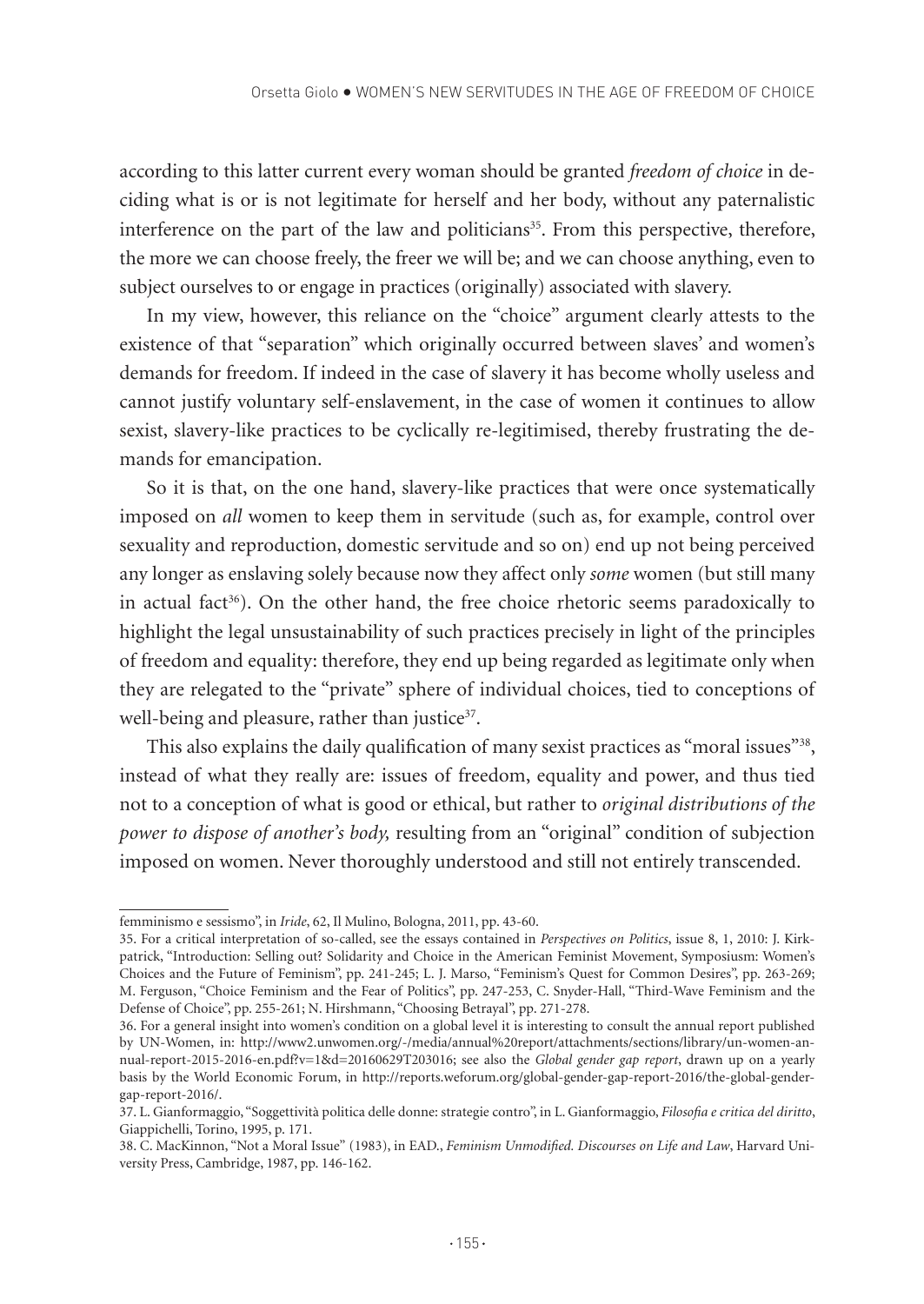## **4. Women's freedom in the era of neoliberalism: an unresolved issue**

The present-day approach to the issue of women's freedom thus appears highly problematic in a context in which freedom, in general, has undergone a major resignification as a result of neoliberal ideology. As Wendy Brown and Nancy Fraser have highlighted in their work $39$ , neoliberalism, far from being circumscribed to the economic sphere, has been strongly impacting the legal and political frameworks of constitutional democracies and has ended up acting directly on contemporary lifestyles/ways of life, as well as sharply twisting the notion of legal and political subjectivity $40$ . These transformations have prompted extensive upheavals in both the public and private realms<sup>41</sup>: we need only think of the progressive "depoliticisation" of the subject in favour of an increasing, all-encompassing marketization which has invaded all spheres of life and of the personality. A contemporary individual appears as someone who is competitive and precarious, who tends to monetise his or her existence and to evaluate every aspect of his or her life in economic terms<sup>42</sup>. The result, as Brown points out, is a profound undermining of the principles of *freedom* and *equality*, which are transformed into demands for freedom in making (market) choices and the acceptance of inequalities (which are inevitable and a natural consequence of market dynamics).

In actual fact, *freedom* and *equality* are two principles underpinning feminist thought: as observed at the beginning of this essay, the origins of feminist legal theory lie precisely in the affirmation of these two fundamental principles of law and politics<sup>43</sup>.

39. At the beginning of his book *Undoing the Demos*, Brown writes: "Neoliberalism, a peculiar form of reason that configures all aspects of existence in economic terms, is quietly undoing basic elements of democracy. These elements include vocabularies, principles of justice, political cultures, habits of citizenship, practices of rule, and above all, democratic imaginaries" (W. Brown, *Undoing the Demos. Neoliberalism's Stealth Revolution*, Zone Books, New York, 2015, p. 17). Cf. N. Fraser, *Fortunes of Feminism: From State-Managed Capitalism to Neoliberal Crisis*, Verso Books, New York, 2013; and EAD, "Oltre l'ambivalenza: la nuova sfida del femminismo*"*, in *Scienza & Politica per una storia delle dottrine*, 54, 2016, pp. 87-102.

<sup>40.</sup> A great deal of literature in both the fields of political philosophy and legal philosophy addresses the issue of the major present-day redefinition of legal and political power, as the very birth of the journal *Soft Power* demonstrates. By way of example, as regards the complexification of contemporary law, with the associated multiplication and simultaneous breaking down of the centres of power, see B. Pastore, *Interpreti e fonti*, Cedam, Padova, 2015 and ID, "*Soft Law* y la teoría de las fuentes del derecho", in *Soft Powe*r. Revista euro-americana de teoria y historia de la politica y del derecho, 1, 2014, pp. 75-89. For insights into the transformation of power, see L. Bazzicalupo, *Politica, identità, potere. Il lessico politico alla prova della globalizzazione*, Giappichelli, Torino, 2004.

<sup>41.</sup> See the assessment of S. Petrucciani, "Forme del potere nella globalizzazione", in *La Cultura*, 1, April 2016, pp. 163-170. Cfr. W. Brown, *Undoing the Demos*, p. 28.

<sup>42.</sup> Luciano Gallino writes that, in recent times, the main objective has become to "maximise and accumulate, in the form of capital together with power, the value that can be extracted from the largest number of human beings": the new form of "extraction of value" indeed "tends to embrace every moment and every aspect of existence" (L. Gallino, *Finanzcapitalismo. La civiltà del denaro in crisi*, Einaudi, Torino, 2011, p. 5).

<sup>43.</sup> In this regard see C. Arruzza, L. Cirillo, *Storia delle storie del femminismo*, Alegre, Roma, 2017. On the same point, I also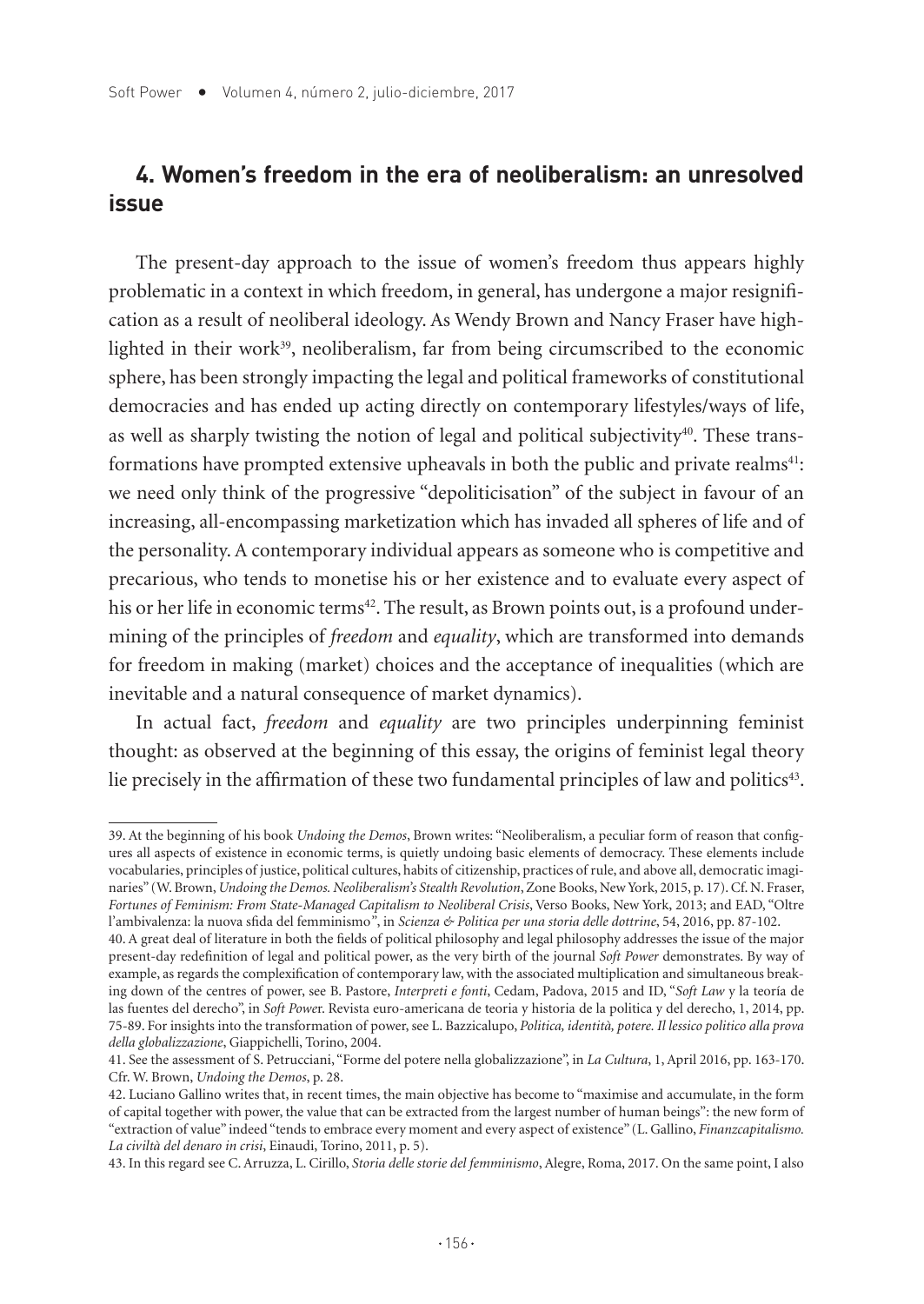An ideological perspective that is clearly in contradiction with freedom and equality –as in the case, precisely, of neoliberalism– will thus be in stark contrast with feminist thought, which draws lifeblood from these ideals.

In this regard, the arguments advanced by Nancy Fraser, which have triggered so much debate concerning a dangerous complicity between feminism and neoliberalism, seem to be particularly significant<sup>44</sup>, above all in light of what was stated earlier in relation to the (still) precarious women's freedom.

Fraser maintains that contemporary feminism converges dangerously on several positions of neoliberalism. A part of feminist critique and feminist legal theory seems in fact not to have understood that the free choice argument is today brutally exploited by neoliberal ideology, which in the name of a false idea of freedom re-proposes a "masculinist romance of the free, unencumbered, self-fashioning individual"<sup>45</sup> with the consequent superseding of principles and constraints whose relevance and aims were very clear up to a short while ago<sup>46</sup>.

Freedom and equality, after all, were principles espoused precisely, on the one hand, as limits to arbitrary power and against slavery, exploitation, servitude, and oppression; and on the other hand, against the possibility of disposing of oneself and one's rights in the name of need $47$ . The rights ensuing from these two fundamental principles are non-disposable for this reason: because neither those who dominate nor those who are dominated can decide to dispose of them in the name of a maximum gain or survival48.

refer the reader to O. Giolo, "Oltre la critica. Appunti per una contemporanea teoria femminista del diritto", in *Diritto & Questioni pubbliche*, 15, 2, 2015, pp. 63-82.

<sup>44.</sup> Cf. N. Fraser, *Fortunes of Feminism: From State-Managed Capitalism to Neoliberal Crisis*, and Ead., "Oltre l'ambivalenza: la nuova sfida del femminismo*"*, H. Eisenstein also expressed herself along the same lines in "A Dangerous Liaison? Feminism and Corporative Globalization", in *Science and Society*, 69, 3, 2005, pp. 487-518. For a reconstruction of the debate, see B. Casalini, "Neoliberalismo e femminismo", in *Jura Gentium. Rivista di filosofia del diritto internazionale e della politica globale*, vol. XII, 2015, pp. 31-65.

<sup>45.</sup> N. Fraser, "Oltre l'ambivalenza: la nuova sfida del femminismo*"*, p. 98.

<sup>46.</sup> Michel Foucault's considerations concerning the new forms of power which is exerted only on "free individuals" are well-known; see M. Foucault, *Dits et écrtis II*, 1976-1988, Gallimard, Paris, 2001. Regarding the new subjectification/ subjection mechanisms, see also L. Bazzicalupo, *Dispositivi e soggettivazioni*, Milano, Mimesis, 2013; E. Stimilli "La fiducia nel mercato. Una interpretazione 'religiosa' del neoliberismo a partire da Weber, Benjamin e Foucault", in *Filosofia politica*, 1, January 2016, pp. 123-140; S. Chignola, S. Mezzadra, "Fuori dalla pura politica. Laboratori globali della soggettività", in *Filosofia politica*, 1, April 2012, pp. 65-81.

<sup>47.</sup> It is worth mentioning what Weber wrote regarding the features of modern capitalism: among the presuppositions of his affirmation the author included *free labour*, i.e. persons must be present who are not only legally in the position, but economically compelled to sell their labour in the market. M. Weber, *General economic history*, Dover Publications, New York, 2013. (Trad. it., last chapter: M. Weber, *Le origini del capitalismo moderno*, Roma, Donzelli, 2009, p. 17).

<sup>48.</sup> In this regard see L. Ferrajoli, *I diritti fondamentali. Un dibattito teorico*, Laterza, Roma-Bari, 2001, p. 15, and Id., *Principia Juris. Teoria del diritto*, 1, Laterza, Roma-Bari, 2007, p. 762. These are obviously arguments that meet with the dissent of anti-paternalists. For an overview see E. Diciotti, "Preferenze, autonomia e paternalismo", in *Ragion Pratica*, 24, June 2005, pp. 99-118.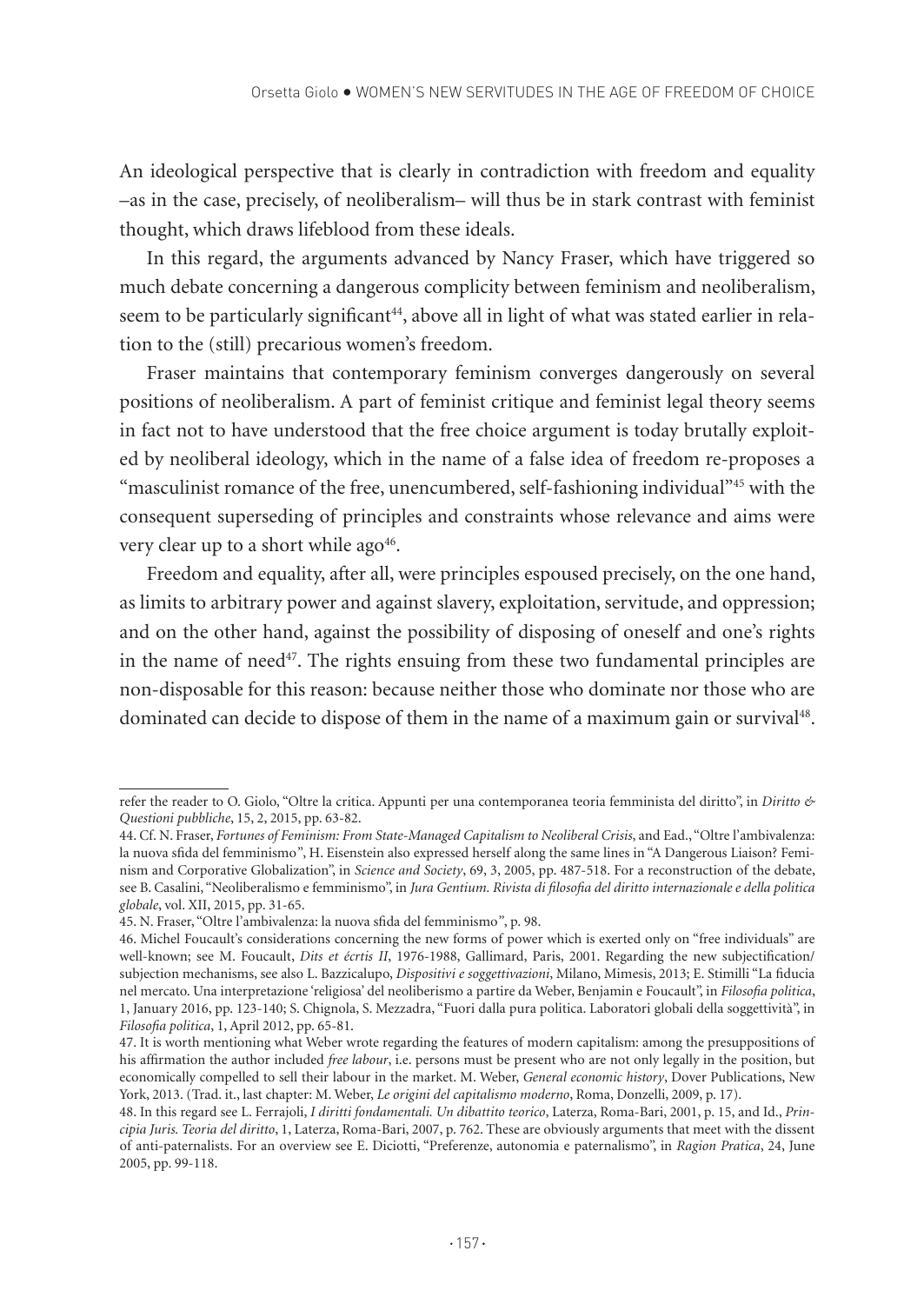At present, such arguments are completely overturned by the dominant rhetoric in the name of individual self-determination and self-designation, thus resulting in a total absence of reflection on the actual meaning of decision-making autonomy (which precisely feminist thought, together with other critical legal theories, including disability studies, contributed to redefining from the perspective of "relational autonomy"<sup>49</sup>), which is never the fruit of exclusively individual processes.

Neoliberalism has thus changed the meaning of the term "freedom", reducing it to "free choice without limits": from this perspective, every option becomes practicable and usable, and legally enforceable to boot. In this sense, neoliberalism seems to represent the profound expression of a radical anti-paternalism, the same, as it were, which seems to inspire some aspects of so-called *choice feminism*<sup>50</sup>. In fact, the latter appears to reinforce the neoliberal approach and indeed provides further arguments to support it insofar as it contributes to "renaming" and "resignifying" slavery-like practices traditionally associated with patriarchal control of women's bodies51. *Choice feminism* legitimises the commodification of sexuality and reproduction exclusively on grounds of autonomy in individual choices<sup>52</sup>, evading any in-depth examination of the complicated relationship between law, rights, body, sexuality, power and market, and refraining from raising any questions about the still problematic and precarious women's freedom<sup>53</sup>.

In truth, what feminism inclined towards neoliberalism seems above all to underestimate is the fact that such autonomy in making choices has to be exercised, precisely,

<sup>49.</sup> Concerning this valuable elaboration of feminist legal theory in collaboration with the *disability studies* current, see M. G. Bernardini, *Disabilità, giustizia, diritto. Itinerari tra filosofia del diritto e Disability Studies*, Torino, Giappichelli, 2016.

<sup>50.</sup> Fraser maintains that one affinity between contemporary feminism and neoliberal ideology regards the critique of authority: male and paternalistic in the feminist view, and an obstacle to capitalist expansion in the neoliberal view. According to Fraser, by reinforcing each other, they have both greatly undermined the social consciousness which prioritises social solidarity (N. Fraser, "Oltre l'ambivalenza: la nuova sfida del femminismo*"*, p. 100).

<sup>51.</sup> We need only consider prostitution, which has been renamed "sex work", and surrogate motherhood, which has become "gestational carriage".

<sup>52.</sup> M. Cooper, C. Waldby, *Clinical Labour: Tissue Donors and Research Subjects in the Global Bioeconomy*, Duke University Press Books, Durham, 2014. With reference to current processes of marketisation, use is generally made of the term *commodification*, which indicates the dislocation of the human person from the sphere of indisposability to that of free individual disposability. Cf. M. J. Radinand, M. Sunder, "The Subject and Object of Commodification", in M. M. Ertman, J. C. Williams (eds.), *Rethinking Commodification: Cases and Readings in Law and Culture*, New York University Press, New York-London, 2005, pp. 8-29.

<sup>53.</sup> The reference is obviously above all to the issues of prostitution and surrogate motherhood. In this regard, some feminists talk about a veritable "expropriation" of female sexuality by neoliberalism, an expropriation that become industrialised and globalised (see: A. Ferrand, "La 'liberation sexuelle' est un guerre économique d'occupation", in *Genre, Sexualité & Société*, 3, printemps, 2010).